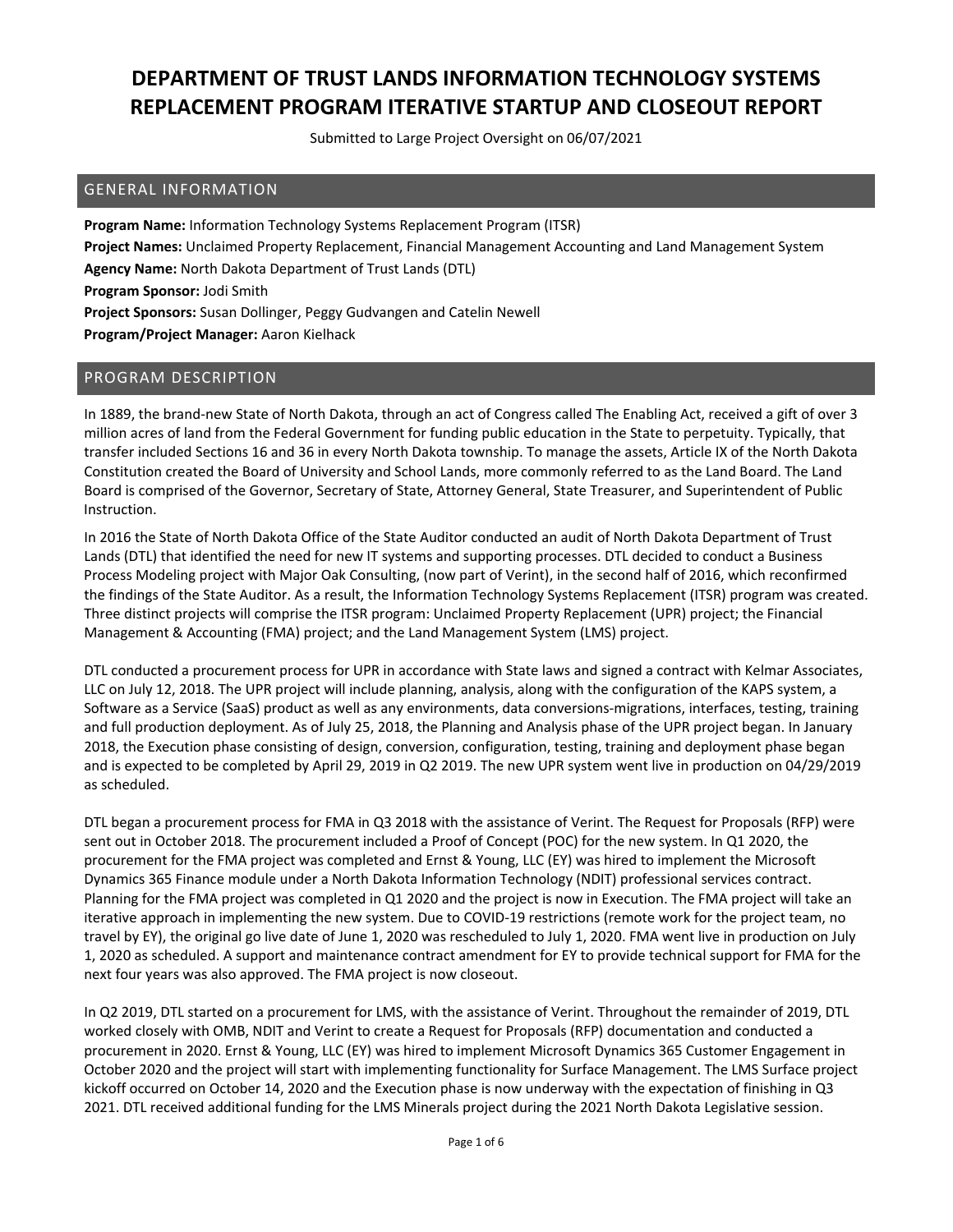Submitted to Large Project Oversight on 06/07/2021

#### BUSINESS NEEDS AND PROBLEMS

DTL's information technology (IT) systems developed in the late 1980s and early 1990s for unclaimed property, financial management and the integrated land management have reached their limits in terms of both development and support. DTL plans to procure systems that will meet the unclaimed property, integrated land management and accounting needs of the department.

#### PROGRAM FORMAT

**Program Start Date:** 04/26/2017

**Budget Allocation at Time of Initial Start Date:** \$3,600,000 (Special Funds)

**How Many Projects Expected at Time of Initial Start Date:** Three projects – UPR, FMA and LMS

#### **Estimated End Date for All Projects Known at Time of Initial Start Date:** 06/30/2023

### PROGRAM ROAD MAP

The program road map shows the high‐level plan or vision for the program's projects. It is intended to offer a picture of the lifespan of all the effort that is expected to be required to achieve the business objectives.

| Project    | <b>Title</b>                                   | <b>Scope Statement</b>                                                                                  | <b>Estimated</b><br><b>Duration</b><br>(months) | <b>Estimated</b><br><b>Budget</b> |
|------------|------------------------------------------------|---------------------------------------------------------------------------------------------------------|-------------------------------------------------|-----------------------------------|
| <b>UPR</b> | Unclaimed<br>Property<br>Replacement<br>System | Replacement of the existing unclaimed property<br>system with the KAPS system from Kelmar<br>Associates | 9 Months                                        | \$320,229                         |
|            |                                                |                                                                                                         |                                                 |                                   |
| FMA-       | Procurement                                    | Verint support for the FMA procurement                                                                  | 6 Months                                        | \$103,515                         |
| Support    | Support                                        |                                                                                                         |                                                 |                                   |
| FMA-       | Financial                                      | Verint support for the FMA Proof of Concept (POC)                                                       | 3 Months                                        | \$11,825                          |
| Support    | Management &                                   | for the FMA procurement                                                                                 |                                                 |                                   |
|            | Accounting                                     |                                                                                                         |                                                 |                                   |
| <b>FMA</b> | Financial                                      | Replacement of the existing financial management                                                        | 8 Months                                        | \$500,000+                        |
|            | Management &                                   | and accounting system with Microsoft Dynamics 365                                                       |                                                 |                                   |
|            | Accounting                                     | Finance & Operations module                                                                             |                                                 |                                   |
|            | System                                         |                                                                                                         |                                                 |                                   |
|            |                                                |                                                                                                         |                                                 |                                   |
| LMS-       | Land                                           | Verint support for the LMS procurement                                                                  | 6 Months                                        | \$70,755                          |
| Support    | Management                                     |                                                                                                         |                                                 |                                   |
|            | System                                         |                                                                                                         |                                                 |                                   |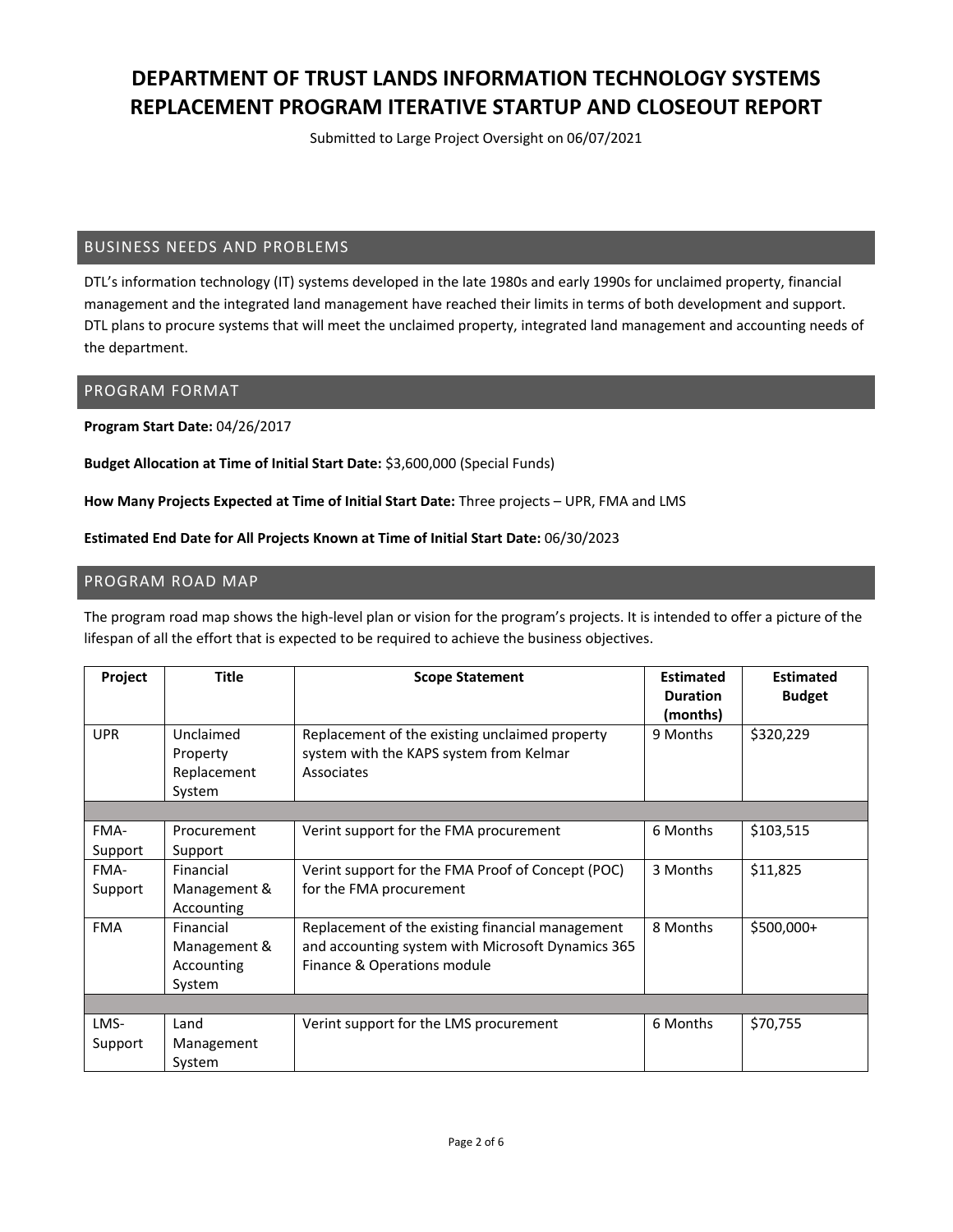Submitted to Large Project Oversight on 06/07/2021

| LMS-<br>Support 2 | Land<br>Management<br>System | Croswell-Schulte Consulting support for the<br>evaluation-scoring portion of the LMS procurement | 3 Months  | \$38,025      |
|-------------------|------------------------------|--------------------------------------------------------------------------------------------------|-----------|---------------|
| LMS               | Land                         | Replacement of the existing asset, trust and land                                                | 18 months | $$2,000,000+$ |
|                   | Management                   | management system                                                                                |           |               |
|                   | System                       |                                                                                                  |           |               |

**Notes:** 

### PROJECTS BASELINES

The baselines below are entered for only those projects that have been planned. At the completion of a project or phase a new planning effort will occur to baseline the next project/phase and any known actual finish dates and costs for completed projects/phases will be recorded. The startup report will be submitted again with the new information.

| Project         | <b>Project Start</b> | <b>Baseline</b>   | <b>Baseline</b> | <b>Baseline</b> | Actual             | <b>Schedule</b> | <b>Actual Cost</b> | Cost     |
|-----------------|----------------------|-------------------|-----------------|-----------------|--------------------|-----------------|--------------------|----------|
|                 | Date                 | Execution         | <b>End Date</b> | <b>Budget</b>   | <b>Finish Date</b> | Variance        |                    | Variance |
|                 |                      | <b>Start Date</b> |                 |                 |                    |                 |                    |          |
| <b>UPR</b>      | 05/31/17             | 01/03/19          | 05/03/19        | \$273,700       | 05/03/19           | 0%              | \$205,987          | 24.7%    |
|                 |                      |                   |                 |                 |                    |                 |                    | Under    |
| <b>FMA</b>      | 08/16/18             | 01/08/20          | 11/04/20        | \$1,849,455     | 08/24/20           | 31%             | \$1,665,568        | 9.9%     |
|                 |                      |                   |                 |                 |                    | Ahead           |                    | Under    |
| LMS-            | 05/22/19             | 10/14/20          | 09/15/21        | \$1,815,231     | N/A                | N/A             | N/A                | N/A      |
| Surface         |                      |                   |                 |                 |                    |                 |                    |          |
| LMS-            | TBD                  | <b>TBD</b>        | N/A             | TBD             | N/A                | N/A             | N/A                | N/A      |
| <b>Minerals</b> |                      |                   |                 |                 |                    |                 |                    |          |

Notes: Project start dates are the beginning of the planning/procurement phases based on the signing of the project **charter documents.**

### OBJECTIVES FOR THE PROJECTS

| Project    | <b>Business Objective</b>                                                                                | <b>Measurement Description</b>                                                                                                                                                          | Met/<br><b>Not Met</b> | <b>Measurement Outcome</b>                                                                                                                                                                                     |
|------------|----------------------------------------------------------------------------------------------------------|-----------------------------------------------------------------------------------------------------------------------------------------------------------------------------------------|------------------------|----------------------------------------------------------------------------------------------------------------------------------------------------------------------------------------------------------------|
| <b>UPR</b> | Replace existing front end<br>and back office systems<br>for unclaimed property<br>including data/images | Full online system<br>$\bullet$<br>Data conversion of legacy<br>$\bullet$<br>data and images<br>New reports<br>$\bullet$<br>Minimal staff interaction<br>$\bullet$<br>with online users | Met                    | All deliverables were met<br>$\bullet$<br>and delivered as scheduled<br>Claims and holders being<br>$\bullet$<br>processed through KAPS<br>system<br>Transitioned from project<br>$\bullet$<br>to support team |
| <b>FMA</b> | Replace existing systems<br>for financial management<br>and accounting for the<br>LM and UPR systems     | Retirement of existing Access<br>$\bullet$<br>DB and spreadsheets<br>All FMA occurs in new<br>$\bullet$<br>system                                                                       | Met                    | All deliverables were met<br>$\bullet$<br>and delivered as scheduled<br>Retired legacy system<br>٠                                                                                                             |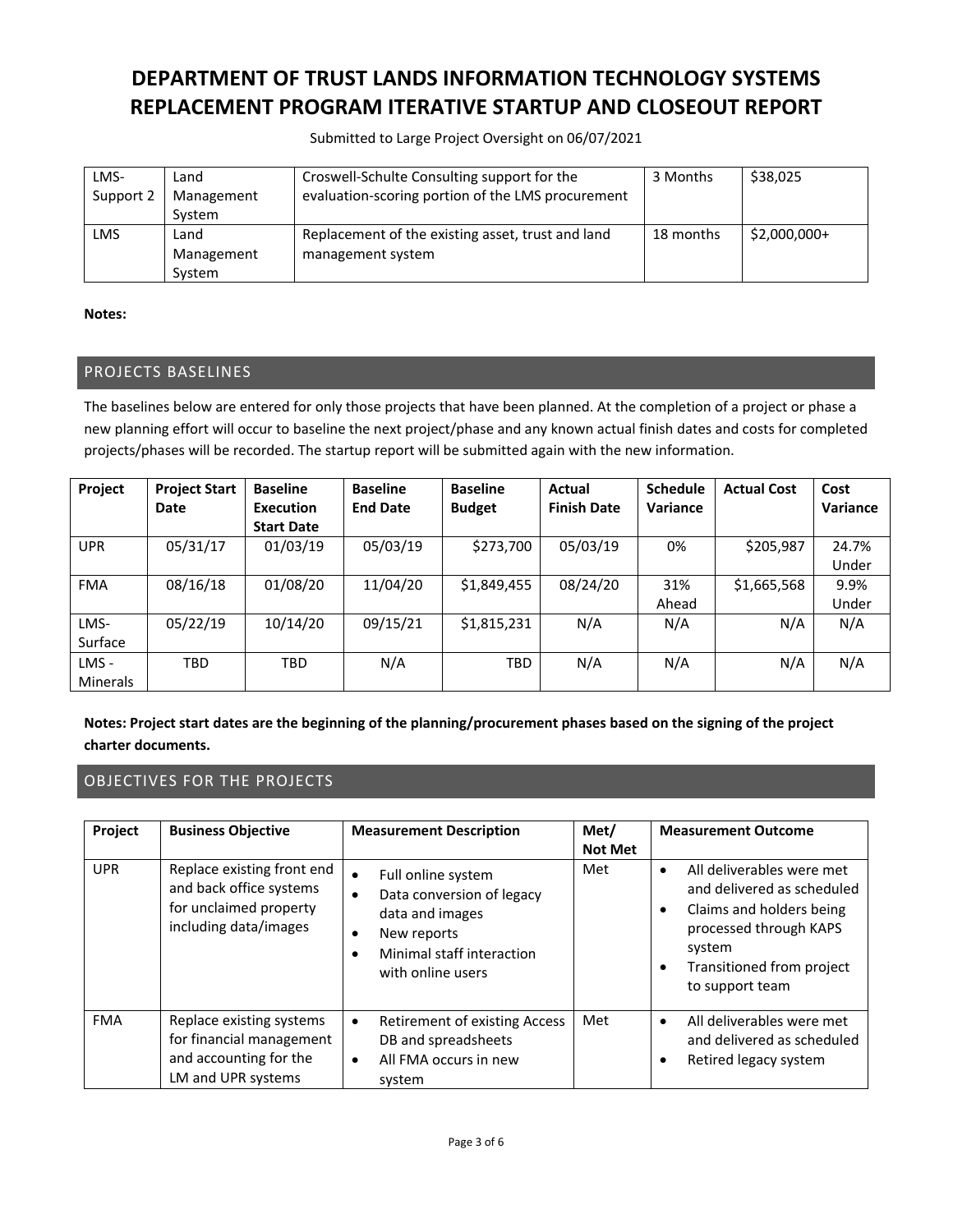Submitted to Large Project Oversight on 06/07/2021

|                         |                                                                       | Ability to interact with LM<br>$\bullet$<br>and UPR as required                                                                                                                               |            | Final integration with LMS<br>$\bullet$<br>will happen as part of the<br>LMS project                                                                                                                                                                                                    |
|-------------------------|-----------------------------------------------------------------------|-----------------------------------------------------------------------------------------------------------------------------------------------------------------------------------------------|------------|-----------------------------------------------------------------------------------------------------------------------------------------------------------------------------------------------------------------------------------------------------------------------------------------|
| LMS-<br>Surface         | Replace existing system<br>for Surface land<br>management activities  | Retirement of existing Access<br>$\bullet$<br>DB, Legacy SQL Server DB<br>and Surf applications<br>Integration with FMA<br>$\bullet$<br><b>Foundation for Minerals set</b><br>$\bullet$<br>up | <b>TBD</b> | All Surface deliverables<br>$\bullet$<br>were met and delivered as<br>scheduled<br>100% of Surface activities.<br>$\bullet$<br>by both public and state<br>users occur in new LMS<br>100% of foundation for<br>$\bullet$<br>Minerals completed -<br>related to LMS Minerals<br>project  |
| LMS-<br><b>Minerals</b> | Replace existing system<br>for Minerals land<br>management activities | Retirement of existing Access<br>$\bullet$<br>DB, Legacy SQL Server DB<br>and Minerals front end<br>applications<br>Integration with FMA                                                      | <b>TBD</b> | All Minerals deliverables<br>$\bullet$<br>were met and delivered as<br>scheduled<br>100% of Minerals activities<br>$\bullet$<br>by both public and state<br>users occur in new LMS<br>100% of foundation for<br>$\bullet$<br>Minerals completed -<br>related to LMS Minerals<br>project |

### POST‐IMPLEMENTATION REPORTS

Post-Implementation Reports are to be performed after each project is completed. A "PIR" is a process that utilizes surveys and meetings to determine what happened in the project/phase and identifies actions for improvement going forward. Typical PIR findings include, "What did we do well?" "What did we learn?" "What should we do differently next time?"

| Project    | Lesson learned, success story, idea for next time, etc.                                                  |  |  |
|------------|----------------------------------------------------------------------------------------------------------|--|--|
| <b>UPR</b> | <b>Success Stories:</b>                                                                                  |  |  |
|            | Kelmar very prompt on fixing things when issues arose during the project<br>1.                           |  |  |
|            | Excellent work ethic<br>$\mathcal{P}$                                                                    |  |  |
|            | Appreciated all the SMEs - questions went to the right people - level of communication was<br>3.<br>good |  |  |
|            | Team small size at DTL was challenging to deal with while the project was ongoing<br>4.                  |  |  |
|            | A lot of manual work replaced by KAPS<br>5.                                                              |  |  |
|            | Easy to work with when compared to other states - very flexible<br>6.                                    |  |  |
|            | PM had to step in (replaced the previous PM) - was his first go live and same thing with<br>7.<br>Andrew |  |  |
|            | Training - state people were well prepared and ready<br>8.                                               |  |  |
|            | Andrew will be busy in the near future- more training and reporting (financials)<br>9.                   |  |  |
|            | 10. Reporting approach - working with Tim - Peggy liked the list of reports - very useful                |  |  |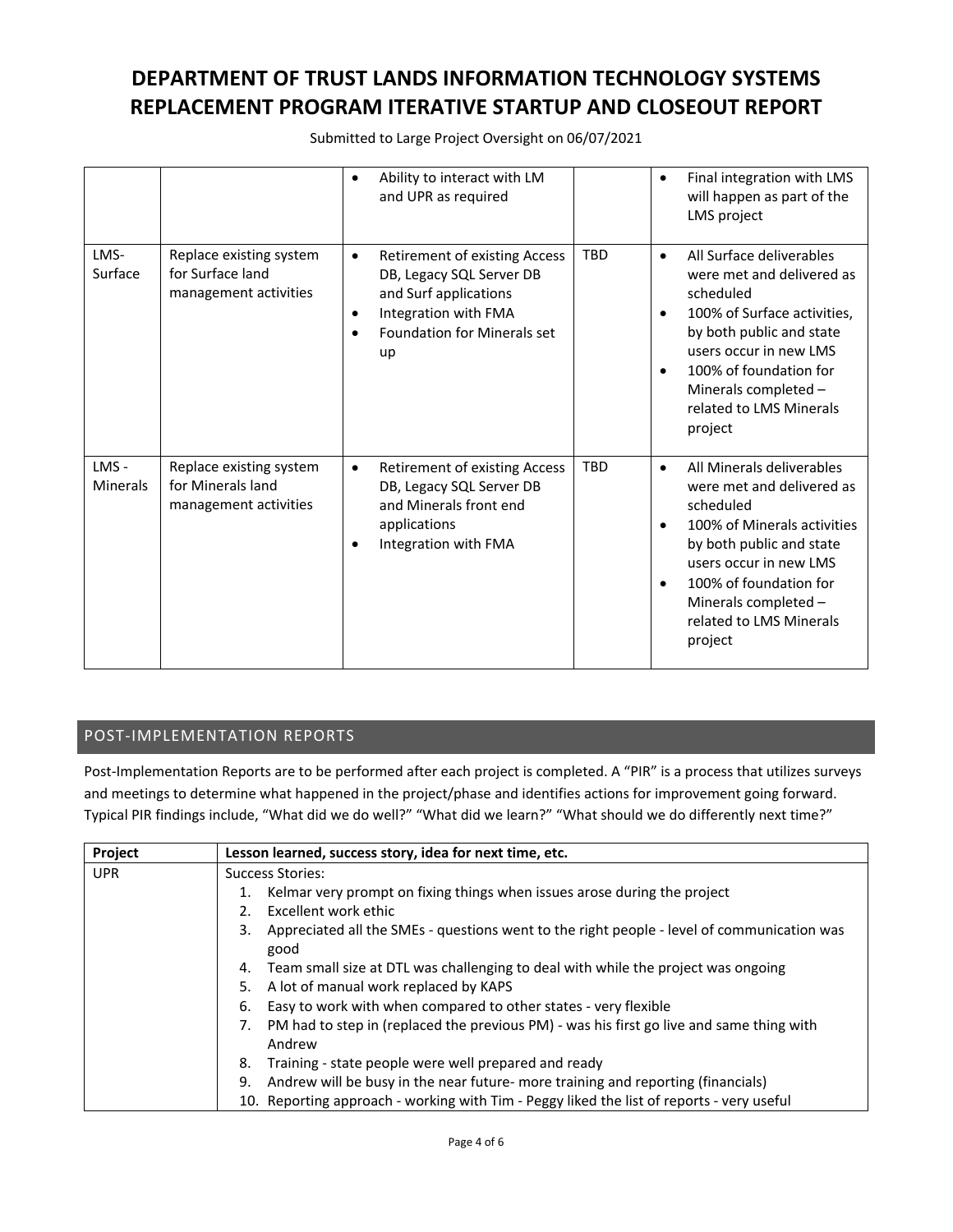Submitted to Large Project Oversight on 06/07/2021

|            | 11. (2nd state to use that reporting approach)                                                    |
|------------|---------------------------------------------------------------------------------------------------|
|            | 12. Documentation is good - like the step by step process (continuous improvements)               |
|            | 13. Support team will help with the reporting - spend a lot of time there                         |
|            | 14. State Website - (3rd party) - Faced paced - lots of communications - very fast - we held them |
|            | up if anything                                                                                    |
|            |                                                                                                   |
|            | 15. Go Live was painless - no problems                                                            |
|            | 16. Catelin usually handles all the support issues for imaging and Andrew                         |
|            | 17. There is a ticketing system - easy for DTL to use                                             |
|            | Lessons learned:                                                                                  |
|            | 18. Biggest stumbling block was the issue with JetPay and the \$10K block (there is workaround)   |
|            | 19. OnBase - still have some wrinkles to work out with the images - still waiting for some that   |
|            | should be there already - Andrew is aware                                                         |
|            | 20. Training -- maybe more for the front office/desk people - identify all stakeholders earlier   |
|            |                                                                                                   |
| <b>FMA</b> | <b>Success Stories:</b>                                                                           |
|            | 1. Legacy accounting system replaced by modern, upgradable low-code system based on               |
|            | Finance & Operations Dynamics 365 module.                                                         |
|            | 2. Resolved business problem of having to rely on an accounting system that could have            |
|            | crashed at any time.                                                                              |
|            | 3. One on one training and testing sessions worked well for the project team.                     |
|            | Project team worked around the month end financial activities with minimal impact to the<br>4.    |
|            | project schedule                                                                                  |
|            | 5. Project team were able to adjust to the travel ban for EY and the work from home order for     |
|            | DTL and NDIT caused by the COVID-19 crisis and tested, trained and deployed the new               |
|            | FMA system remotely as opposed to being onsite, which is the standard procedure.                  |
|            |                                                                                                   |
|            | Lessons Learned:                                                                                  |
|            | 1. User manuals were challenging to create and use                                                |
|            | User Acceptance Testing data was unfamiliar and confusing to use<br>2.                            |
|            | 3. Workshop sessions were not always well prepared                                                |
|            | Scheduling was a challenge with a small group (Finance<br>4.                                      |
|            | Timing was a challenge - small department - month end issues<br>5.                                |
|            | Project team didn't always understand the challenges and constraints faced by government<br>6.    |
|            | agencies                                                                                          |
|            | Hypercare phase will be extended until December 31, 2020 to ensure support from EY<br>7.          |
|            | project team members as monthly, quarterly and yearly processes take place for the first          |
|            | time in FMA                                                                                       |
|            |                                                                                                   |
| <b>LMS</b> | TBD                                                                                               |

### COST BENEFIT ANALYSIS

- Improved and more efficient business processes:
	- o Front‐end scanning business processes and validation
	- o Performance measurement tools
	- o Reporting capabilities (UPR)